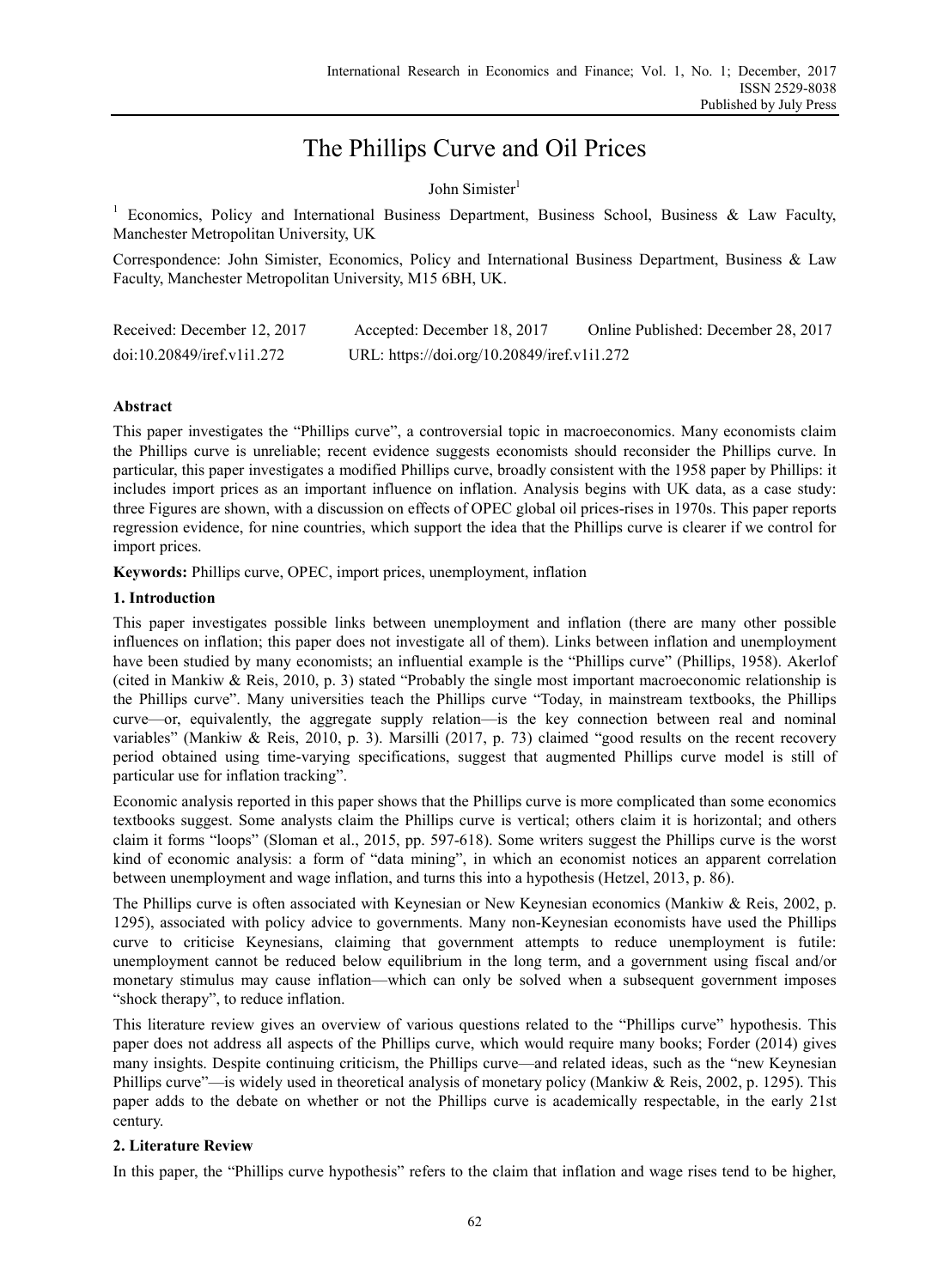when unemployment is lower. Phillips curve analysis is usually based on a figure with wage-rises or inflation on the vertical axis, and unemployment on the horizontal axis—as in Figure 2 below. Phillips (1958) shows several charts, each suggesting a downward-sloping line: steeper on the left, and flatter on the right.

Many writers express concern about a lack of precision, when discussing the Phillips curve. Forder (2014, p. 8) wrote "Another important point concerns the numerous ways the expression 'Phillips curve' is used. There is not even consistency as to whether it is a relation of wage change or price change to unemployment". Mankiw and Taylor (2017, p. 343) wrote "it should be noted that Phillips examined inflation in nominal wages rather than inflation in prices, but for our purposes that distinction is not important"; other economists disagree, claiming that the exact specification makes a big difference to research (Mavroeidis et al., 2014, p. 172).

One controversy is who should receive the credit—or blame—for the Phillips curve. There is widespread agreement that Phillips (1958) is an important paper in economics. But several writers claim a negative relationship between inflation and unemployment known before Phillips (1958): for example, the basic idea was suggested by Hume in 1752; and empirical evidence was reported by Fischer in 1926; Tinbergen in 1937; Brown in 1955; Klein and Goldberger in 1955; Clark in 1957; Sultan in 1957 (Bildirici & Özaksoy, 2016, p. 368; Forder, 2014, pp. 11-12). It has been suggested that Lipsey, in 1960, was the true source of "Phillips curve literature" (Forder, 2014, p. 16).

The point where the Phillips curve crosses the horizontal axis (where wages neither rise or fall) is sometimes called the "natural rate of unemployment" by New Classical and Monetarist economists; this is considered the *equilibrium* rate of unemployment—but because of market imperfections and frictions, Keynesians often prefer to call it the "non-accelerating-inflation rate of unemployment" (NAIRU) (Sloman et al., 2015, pp. 597, 604).

## *2.1 What Causality Does the "Phillips Curve" Claim?*

A central issue in Phillips curve debates is causality: if there is a relationship between unemployment and inflation, which is the cause and which the effect? Diagrams in Phillips (1958) show unemployment on the horizontal axis, and wage-rises on the vertical axis; this suggests unemployment is a *cause* of falling wages. Most economists who accept the Phillips curve appear to imply that wages tend to fall if unemployment is high, or rise if unemployment is low. For example, Milton Friedman claimed unemployment causes wages to fall, rather than falling wages causing unemployment (Forder, 2014, p. 9). But Schwarzer (2012, p. 994) claimed Phillips had a different interpretation of causality "whereas for Phillips changes in the rate of unemployment induced changes in wages and prices, for economists like Friedman ... unperceived changes in inflation are the driving force of quantity changes". There could be a feedback process, in which unemployment affects *and is affected by* inflation.

Conventional Phillips curve analysis considers the level of unemployment; another consideration is *rate of change* of unemployment. Phillips (1958, p. 283) wrote "in a year of rising business activity, with the demand for labour increasing and the percentage unemployment decreasing, employers will be bidding more vigorously for the services of labour than they would be in a year during which the average percentage unemployment was the same but the demand for labour was not increasing".

## *2.2 Is the Phillips Curve Vertical, Horizontal, or Upward-Sloping?*

Empirical evidence on the Phillips curve is inconsistent. Ormerod, Rosewell and Phelps (2013, p. 1519) claimed that the Phillips curve sometimes shifts. "It is likely that the factors which govern the inflation/unemployment trade-off are so multi-dimensional that it is hard to identify periods of short-run Phillips curves which can be assigned to particular historical periods with any degree of accuracy or predictability. The analysis shows that reliance on a trade-off between inflation and unemployment for policy purposes is misplaced even in the short run". Bildirici and Turkmen (2016, p. 366) found "the USA Phillips curve is not stable". Blanchard et al. (2015, p. 24) report "the slope of the Phillips curve has decreased over time in most countries. Most of the decline, however, took place from the mid-1970s to the early 1990s. Since then, the coefficient has remained roughly stable".

In the long run, the Phillips curve is seen by Monetarists such as Milton Friedman as being vertical (Mankiw et al., 2016, p. 483), "In the long run, therefore, the Phillips curve will be *vertical* at the rate of unemployment where real aggregate demand equals *real* aggregate supply" (Sloman et al., 2015, p. 604). Nevertheless, many non-Keynesians accept the idea of a short-run Phillips curve sloping downwards.

There is some evidence that the UK Phillips curve may have become almost horizontal in recent years (Sloman et al., 2015, p. 606). Marsilli (2017, p. 65) wrote "there is a consensus on the economic literature about the instability of Phillips Curve over time and its flattening since the 1980's". This may be due to inflation targeting,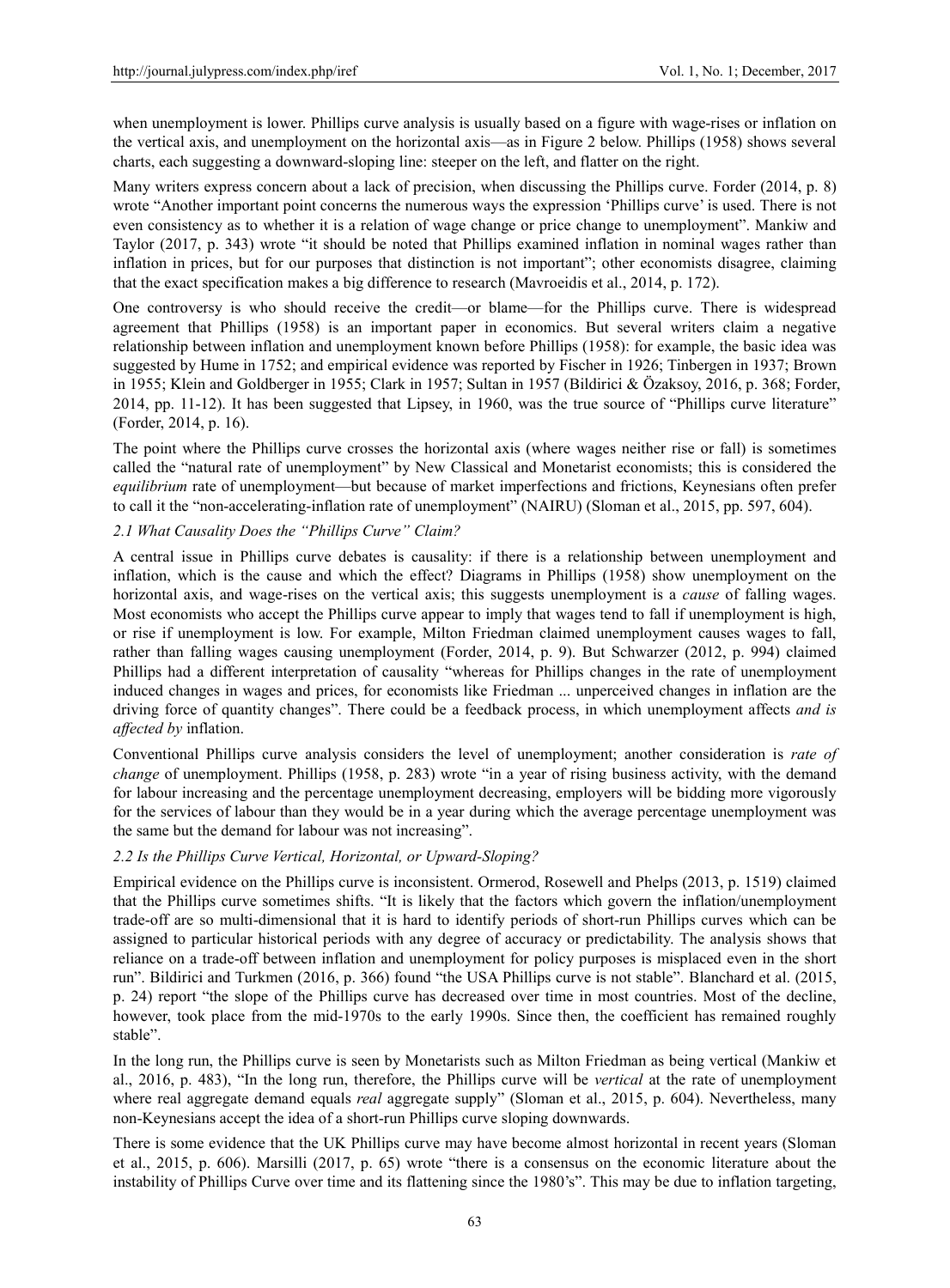by central banks and/or by governments: many central banks (such as the Bank of England, ECB, and USA Federal Reserve) are instructed by governmental agencies to keep inflation close to a particular target (Sloman et al., 2015, p. 600)—often 2% inflation per year. If so, and if central banks are able to keep inflation close to the target, we might expect to see little vertical variation in the Phillips curve for the foreseeable future.

We could interpret the Phillips curve as a thermometer, to tell us the state of an economy. If we are at the lower-right-hand corner of the Phillips curve, the economy appears to be in recession or slump; whereas the top-left-corner of the Phillips curve suggests a growth or boom period. Even if we use *wage* rises on the vertical axis (rather than inflation measured by a Consumer Price Index), there are more than two possibilities: an economy could be in recession, but experience wage-rises in response to external forces such as OPEC oil-price rise—a pattern sometimes called "stagflation". Sloman et al. (2015, p. 605) wrote "In the 1970s, many countries experienced 'stagflation'—a simultaneous rise in unemployment and inflation". This suggests there may be periods when the Phillips curve slopes *upward*—a topic discussed below. This appears to be incompatible with the Phillips curve hypothesis.

#### *2.3 Are There Loops in the Phillips Curve?*

The idea of "loops" in the Phillips curve was mentioned by Phillips (1958). The existence of loops may be related to "hysteresis", which refers to "the lagging or persistence of an effect, even when the initial cause has been removed" Sloman et al. (2015, p. 598). A related explanation for loops is delayed effects—Phillips (1958, pp. 297-298) found the loops in data he studied could be resolved by using unemployment data lagged by 7 months.

If there are loops, they may be explained by the "expectations-augmented Phillips curve", associated with Milton Friedman (Sloman et al., 2015, p. 602), shown here as equation 1.

$$
\pi = f(1/U) + \pi^c + k \tag{1}
$$

In "adaptive expectations", people expect inflation in the near future to be similar to recent inflation rates. Some economists claim Phillips, rather than Friedman, deserves credit for the concept of adaptive expectations (Sloman et al., 2015, p. 602; Schwarzer, 201, p. 995). In this non-Keynesian approach, *expectations* about inflation are important, "The higher inflation is expected to be, the higher it will be" (Sloman et al., 2015, p. 601). This can lead to the Phillips curve shifting vertically upwards over time: if inflation rises, people come to expect inflation to remain high, hence explaining clockwise loops in the Phillips curve. Mankiw et al. (2016, p. 487) do not refer to loops, but use similar analysis.

#### *2.4 Is There a Trade-off Between Inflation and Unemployment?*

Another question is how to interpret the "Phillips curve". Charts in Phillips (1958) may be claimed to imply a trade-off between unemployment and inflation. However, perhaps most of the influential research on this idea of a trade-off occurred long after Phillips' paper was published in 1958. Forder (2014, p. 1) wrote "Phillips (1958) discovered a negative relation between inflation and unemployment; then, either under the influence of Samuelson and Solow (1960) or otherwise, policymakers treated it as offering a selection of inflation-unemployment combinations from which they could choose". Hetzel (2013, p. 88), referring to the global oil-price-rise period in the 1970s, wrote "At the heart of the activist policy pursued during the Great Inflation was the belief in an 'exploitable' Phillips curve, that is, a Phillips curve allowing the policymaker to trade off between the achievement of unemployment and inflation objectives".

If the Phillips curve is interpreted as a "menu of choices", a government can choose economic policy to reduce inflation, or reduce unemployment, but cannot achieve both simultaneously (Forder, 2014, p. 34)—a view apparently accepted, but later rejected, by the UK Labour government (Maloney, 2011). Norman Lamont (the Conservative UK Chancellor of the Exchequer) said "Rising unemployment and the recession have been the price that we have had to pay to get inflation down. That price is well worth paying" (Hansard, 1991).

Bildirici and Özaksoy (2016, p. 368) discuss monetary policies by governments and central banks, claiming the Phillips curve "implies a fundamentally empirical relation between labor markets and monetary policy". Other economists disagree: Hetzel (2013, p. 89) claimed the "common understanding of the nature of the Phillips curve and activist policy rested on two basic assumptions. First, inflation is a nonmonetary phenomenon. That is, inflation springs from a variety of real factors rather than from the failure of the central bank to control money creation". Keynesians suggests a government can use "demand management" to reduce unemployment, by increasing government spending (fiscal policy).

The Phillips curve appeared to shift in the decades after Phillips (1958) was published; this offered even greater hope for Keynesian economists, "It is easy to see how the idea could appear to be to shift the Phillips curve with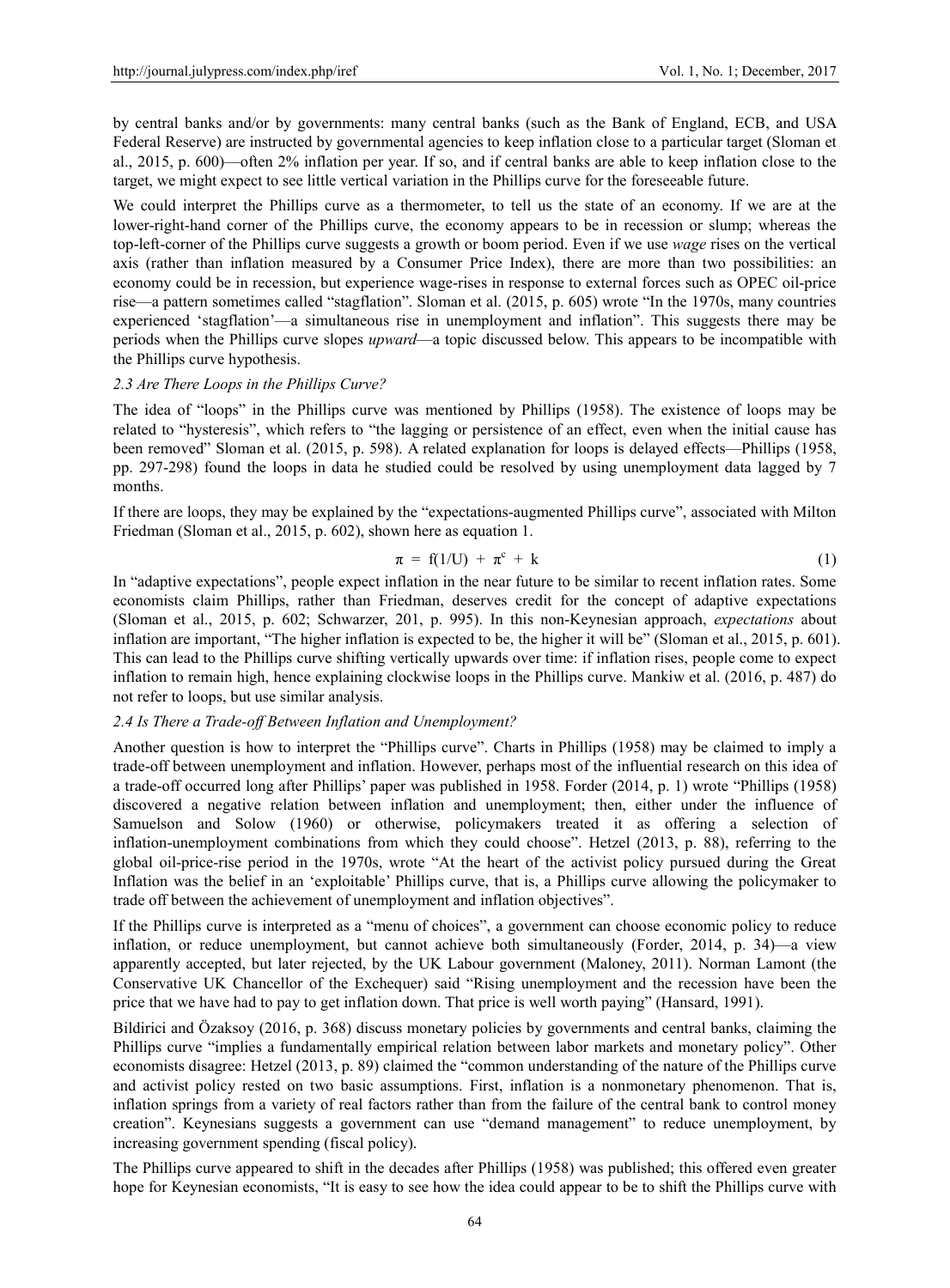incomes policy and simultaneously move round it with demand policy" (Forder, 2014, p. 147). Such optimism seemed unjustified when "stagflation" occurred in the 1970s: the Phillips curve appeared to promise that we cannot have high inflation and high unemployment, but both were higher than expected (in UK and USA, for example). Stagflation can be seen in Figure 2 below, perhaps most clearly in 1975 and 1980-1981.

Bildirici and Turkmen (2016, pp. 361-362) discuss the "New Classical" Phillips curve, and the "New Monetarist" Phillips curve; both claim there is an inverse relationship between inflation and unemployment, but only in the short run. Such non-Keynesian economists use the Phillips curve to criticise government attempts to control the economy: such control attempts, they suggest, cannot succeed. Inflationist policy was pursued in some countries, until Phelps and Friedman pointed out in 1967-1968 that continuous inflation changes expectations and shifts the Phillips curve, so there is no long-run trade-off, "although this was initially disputed, in due course it was accepted" (Forder, 2014, p. 1). This is part of the "accelerationist theory of inflation" (Sloman et al., 2015, p. 603, 606; Forder, 2014, p. 14), in which the Phillips curve is used to argue against Keynesian government intervention such as demand management.

## *2.5 Do Import Prices Influence the Phillips Curve?*

Perhaps the Phillips curve hypothesis can be improved by including an additional influence on inflation. Phillips (1958, pp. 298-299) considered cost-push and demand-pull inflation, and investigated import prices, "Import prices rose very rapidly during 1950 and 1951 as a result of the devaluation of sterling in September 1949 and the outbreak of the Korean War in 1950. In consequence the retail price index rose rapidly during 1951 and 1952". Schwarzer (2012, p. 986) wrote "Wage changes in Phillips' analysis are driven by export and import prices, cost of living adjustments … and by the demand for labour", suggesting a simple chart of inflation against unemployment is oversimplified. In general, "the rate of change of money wage rates can be explained by the level of unemployment and the rate of change of unemployment, except in or immediately after those years in which there is a sufficiently rapid rise in import prices to offset the tendency for increasing productivity to reduce the cost of living" (Phillips, 1958, p. 299). Marsilli (2017, p. 66) analysed effects of oil prices on inflation, and claimed "inflation is buffeted by many other supply factors. In this respect, energy related variables are particularly suitable to track price evolution".

## *2.6 Can We Rely on the Phillips Curve?*

Economists disagree about many things; but debates on the Phillips curve are especially heated, because they are central to policy recommendations given by many economists. We can interpret the Phillips curve as a thermometer: if we are at the top-left end of the Phillips curve, the economy may be "overheating" (at the peak of the business cycle, where excess demand raises wages and prices). Alternatively, an economy at the bottom-right end of the Phillips curve may be in recession. The Phillips curve (especially versions including expectations) can also be predictive, "Despite its instability over time and across countries ... the Phillips curve offers a reliable framework for forecasting purposes" (Marsilli, 2017, p. 64).

Economists who support Keynesian "demand management" (active fiscal policy, to smooth out the business cycle) might use the Phillips curve to inform the government when and how to act: whether to raise or cut government spending this month. For example, several UK governments accepted that there is a trade-off between inflation and growth; this "was interpreted as a choice between operating at the bottom of the curve—a 'preserve the pound' strategy that looked attractive to Tories—versus operating at the top of the Phillips curve—a 'go for growth'strategy more attractive to Labour" (Bollard, 2011, pp. 7-8).

Neoclassical and Monetarist economists see the Phillips curve very differently. Many non-Keynesian economists accept there is a downward-sloping short-term Phillips curve, but claim the long-term Phillips curve is vertical (Sloman et al., 2015, pp. 602-606). If a government used Keynesian "demand management" to reduce unemployment, Sloman et al. (2015, pp. 604-605) state "The implication for government policy is that expansionary monetary and fiscal policy can reduce unemployment below Un only in the *short* run. In the long run, the effect will be purely inflationary" ( $U_n$  is the "natural rate of unemployment").

This paper does not attempt to offer a definitive answer on Phillips curve controversies discussed above, but seeks to improve understanding by focusing on an important but often-neglected confounding variable: import prices. In particular, it builds on previous research such as Marsilli (2017), that global oil prices are relevant to the Phillips curve. Mankiw et al. (2016, p. 488) wrote "Friedman and Phelps had suggested in 1968 that changes in expected inflation shift the short-term Phillips curve, and the experience of the early 1970s convinced most economists that Friedman and Phelps were right. Within a few years, however, the economics profession would turn its attention to a different source of shifts in the short-term Phillips curve: shocks to aggregate supply … A large increase in the world price of oil". This paper widens the topic from OPEC oil price-rises in particular, to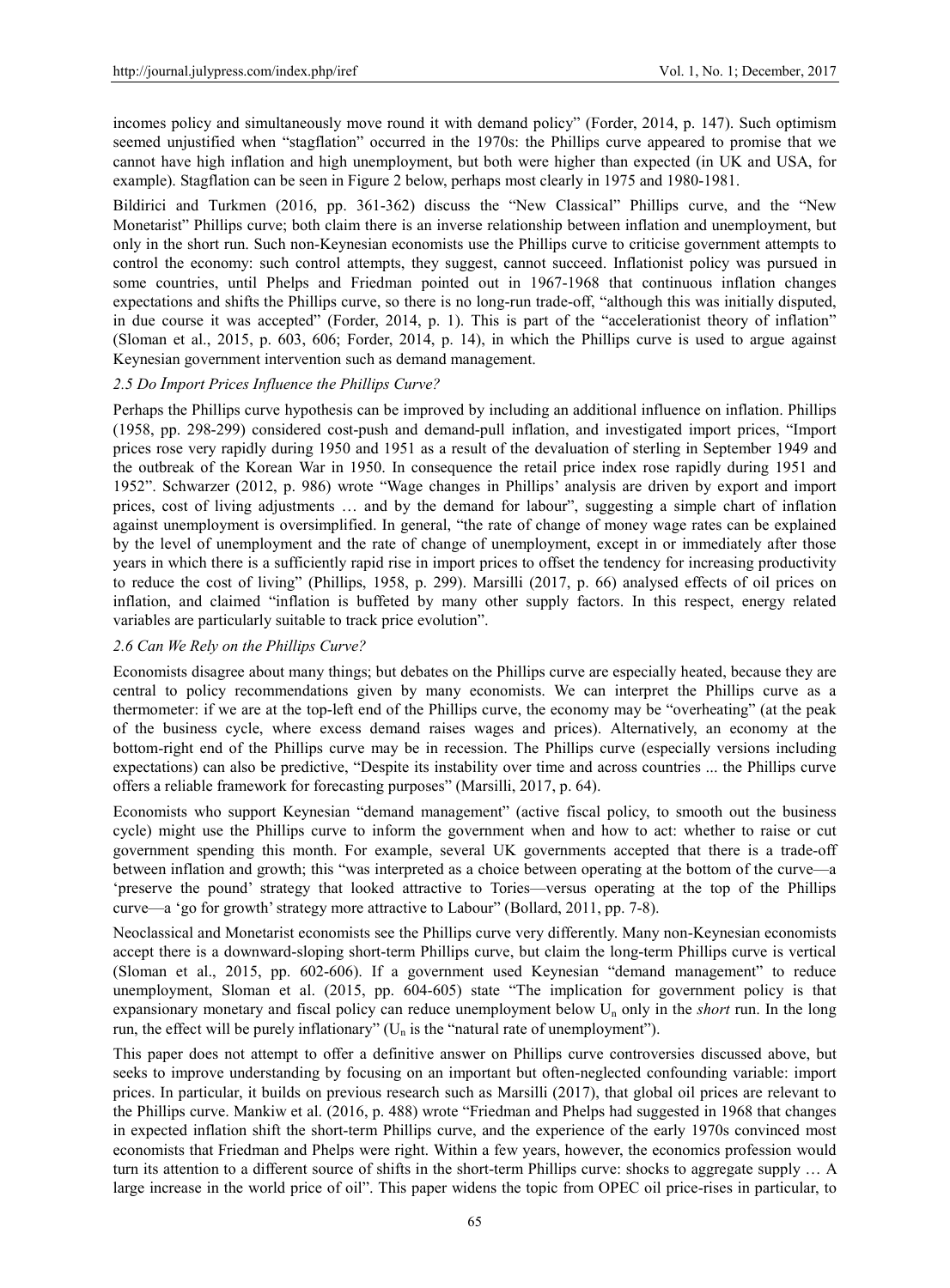import prices in general, as a possible explanation of the apparent upward shift in the Phillips curve in 1970s (shown in Figure 2).

The remainder of this paper is organised as follows. The next section explains the data used, and the number of countries and years examined. Then, regression methods are outlined: a simple Phillips curve model, followed by the same model with the addition of import prices. The following section reports findings, beginning with figures for UK (a case study), and then regression results. The concluding section attempts to reconcile diverse findings on the Phillips curve, and suggests directions for future research.

#### **3. Data and Methods**

Marsilli (2017, p. 64) discusses the Gordon "triangle" methodology, which typically relies on three elements (sometimes lagged): inflation, unemployment rate, and a supply shock variable. This paper uses a similar approach: the "shock" variable in this paper is import prices, which is associated in some years with global oil-price rises. Hence, this paper follows Phillips (1958) by including a measure of import prices. All data used in this paper are annual.

Inflation data are from the World Bank "World Development Indicators" database; it might be preferable to use wage inflation, as a more accurate reflection of Phillips (1958); but they are not reported by World Bank (2017). Consumer Price Index data are available from World Bank (2017, series FP.CPI.TOTL.ZG), but data do not start until 1989 for UK (the case study). UK figures in this paper focus on the 1970s, when OPEC prices rises led to higher inflation, "the period from the mid-1960s through the end of the 1970s (the Great Inflation) is important in that the characterization of monetary policy—the economists' proxy for an experiment—was unusually clear" (Hetzel, 2013, p. 83). Hence, this paper uses "Inflation, GDP deflator (annual percentage increase)" from World Bank (2007, series NY.GDP.DEFL.KD.ZG). Unemployment data used here are "Unemployment, total (% of total labor force) (national estimate)" from World Bank (2017, series SL.UEM.TOTL.NE.ZS). Data availability is more complete for UK than ILO estimates of unemployment (World Bank, 2007, series SL.UEM.TOTL.ZS). Data on import prices are "Import Price Index, All Commodities" from IMF (2017). This index is set to 100 in a reference year (which varies between countries). The author attempted to study all countries, for all available years, for the selected variables. To produce reliable regression results, a country is excluded if the effective sample is below 40 years; hence, most countries are removed due to missing data, leaving nine countries in Tables 1 and 2. All nine countries have data from 1975 to 2015; a few countries have more data (the earliest data used is for 1962, and the latest for 2016). For UK, in Figure 3, the real annual GDP growth-rate is calculated from "GDP (constant LCU)" (World Bank, 2017, series NY.GDP.MKTP.KN).

Marsilli (2017, p. 68) compared four empirical models:

- augmented Phillips curve, where oil price variable is daily sampled within MIDAS weighting scheme
- Augmented Phillips curve, with monthly oil price supply shock variable
- Phillips curve model that only includes both unemployment gap and lagged inflation
- Autoregressive model

This paper uses some aspects of Marsilli's approach: it includes import prices (intended to control for oil price-rises, as well as other import price shocks), as a possible influence on inflation; uses ARIMA regression to take account of auto-regression in the data; and uses lagged data in regressions. The author carried out Auto-Correlation Function (ACF) analysis of data used, and found very strong first-order autocorrelation in inflation and unemployment. Hence, ARIMA  $(1, 1, 0)$  regression analysis is used, with the following specification:

$$
\pi = a + b[AR(1)] + d Log(U) + \xi \tag{2}
$$

In equation 2,  $\pi$  represents annual inflation;  $[AR(1)]$  is a first-order autoregressive term, calculated by SPSS; U is unemployment (percent); and  $\xi$  is a random error term. The Log of unemployment is widely used by researchers such as Phillips (1958, p. 290)—it helps to reduce errors associated with the curved (rather than straight) nature of the Phillips curve. Terms a, b and d are constants, estimated by the ARIMA command in SPSS. Results using the above regression are reported in Table 1 below. A different regression specification, used for Table 2 below, is shown in equation 3:

$$
\pi = a + b[AR(1)] + cM_{-1} + d Log(U) + \xi \tag{3}
$$

Equation 3 uses the same terms as equation 2, with the addition of  $M_{-1}$  which is an index of import prices, lagged by 1 year. Unemployment is not lagged (in equations 2 and 3): Phillips (1958, p. 298) used a lag of 1 year for import prices, but a lag of 7 months for unemployment. This paper, using annual data, can only lag by 1 year or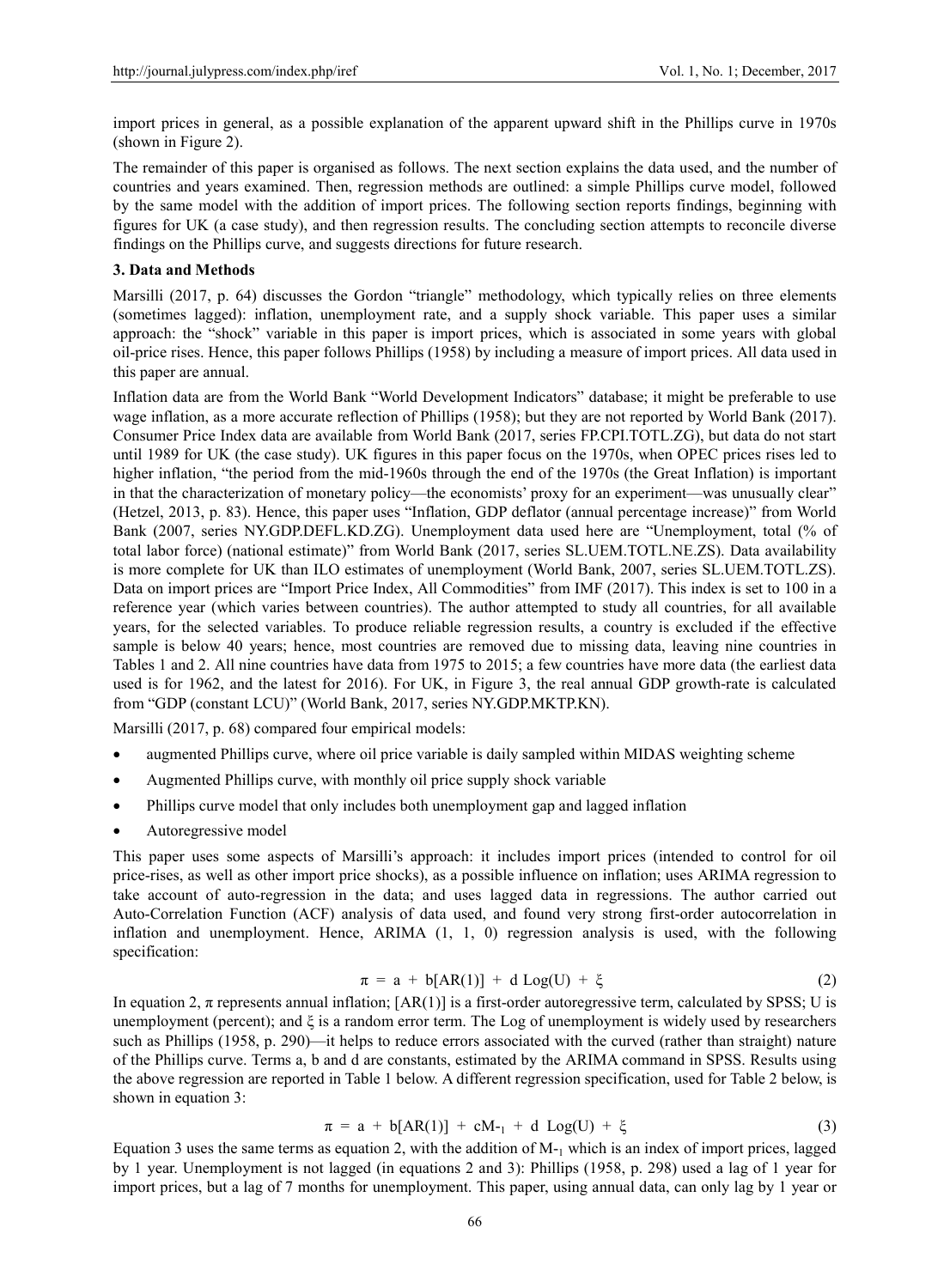use unlagged data. Using lagged import prices, but non-lagged unemployment, can be justified by the horizontal lines in Table 1 of Phillips (1958, p. 298), and his subsequent comment "From Table 1 we see that in 1948 the cost push element was considerably greater than the demand pull element, as a result of the lagged effect on retail prices of the rapid rise in import prices during the previous year".

This paper does not attempt a "definitive" test of the Phillips curve: economists referred to in this paper use many different regression methods, and "seemingly innocuous specification changes lead to big differences in point estimates" (Mavroeidis et al., 2014, p. 172). The two regression specifications in this paper have a simple aim: do we find a clearer Phillips curve relationship, if (in Table 2) we add import prices to the regression?

#### **4. Results**

Empirical evidence begins with three figures, using UK as a case-study. Figure 1 shows annual percentage rises in inflation and import prices. Import price rose in 1974 and 1980; both years were associated with global oil price rises (not shown in Figure 1). At around the same times (1975 and 1980), there were fairly large rises in inflation (shown by the GDP deflator). The exact timing of these price-rises is not clear in Figure 1, due to use of annual data; but Figure 1 is consistent with the sequence of events from rising global oil-prices, to rising import costs for UK, and to rising inflation in UK. This suggests that the two big OPEC oil-price rises in 1970s were causes of high UK inflation in 1975 and 1980.



Figure 1. Growth in GDP deflator and import prices, for UK

The next empirical evidence is Figure 2, which shows evidence the Phillips curve for UK: for selected points, the year is identified. A key question is whether or not there are "loops" in Figure 2. The most persuasive loop is from 1972 to 1978; another loop occurs from 1978 to about 1983. After 1983, the existence of loops is less persuasive; if there is doubt about the 1972-1978 and 1978-1983 loops, we might reject the idea of loops in the Phillips curve.

Figure 2 shows dashed lines from 1974 to 1975, and from 1979 to 1980 (years of large global oil-price rises); both show an upward slope, implying rising prices and rising unemployment—apparently rejecting the Phillips curve hypothesis. But in Figure 1, 1974-1975 and 1979-1980 are special cases, presumably caused by OPEC price-rises. Without these two loops, the case for the existence of clockwise loops in the UK Phillips curve seems unconvincing (the period 1981-1988 looks like a loop, but is anti-clockwise: this is incompatible with explanations of loops explained in the literature review).

Focusing on the two dashed line-segments in Figure 2 (1974-1975 and 1979-1980), we can explain increased *inflation* in terms of rising import prices (using Figure 1). But why do these two dashed line-segments also show rising *unemployment*? Figure 3 may explain why: there are noticeable periods of negative growth around 1974 and 1980: periods of recession, which are associated with high unemployment. It is possible that the two large oil price-rises in the 1970s caused high inflation and caused recession/high unemployment. In summary, Figures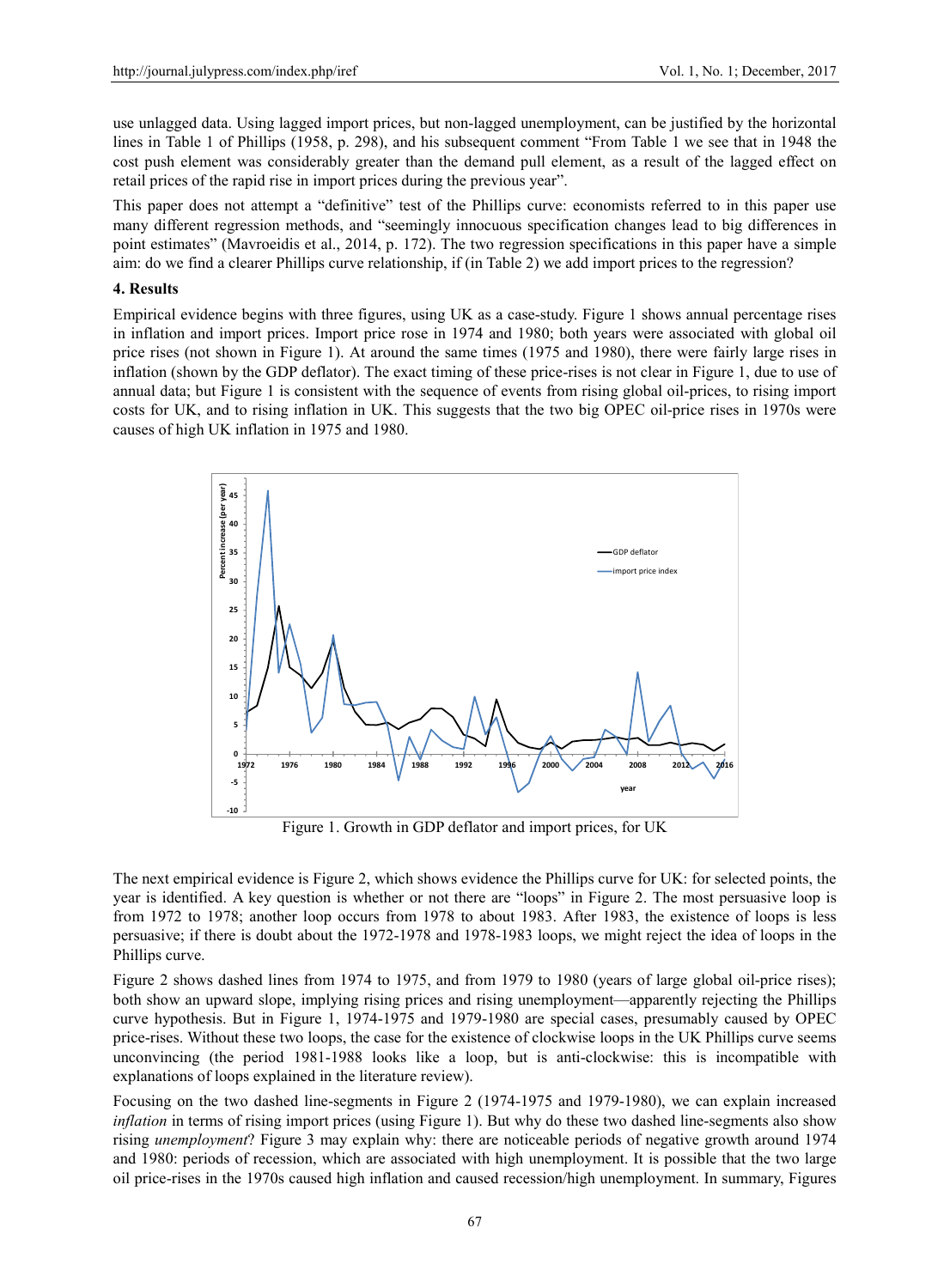1 to 3 are consistent with the hypothesis that "loops" in Figure 2 are artefacts of the data: oil price-rises caused inflation, and also raised unemployment—hence taking the UK economy upwards and to the right in Figure 2, which can be mistaken for part of a "loop".



Figure 2. Possible loops in the Phillips curve, 1972 to 2015, for UK

The preceding discussion, based on UK as a case study, suggests several lessons. The theory attempting to explain "loops" in the Phillips curve—discussed in the literature review—may be incorrect. Figure 2 is far from a smooth downward-sloping line (as the Phillips curve is often drawn in textbooks). There may be one or more "confounding" variables, which shifted the Phillips curve vertically: if so, the periods 1974-1975 and 1979-1980 may help us identify a confounding variable, because they were years when the UK behaved least like the Phillips curve predicts. The UK cases study suggests OPEC oil prices-rises may be a helpful explanation of apparent loops.

However, a convincing case requires more evidence than these three Figures. Regression is the standard technique in economics, as Marsilli (2017) carried out using oil prices. This paper now turns to ARIMA time-series regression, explained in the "Data and methods" section; but uses an index of import prices (for each country), rather than oil prices in particular.



Figure 3. Inflation and GDP growth, 1972 to 2016, UK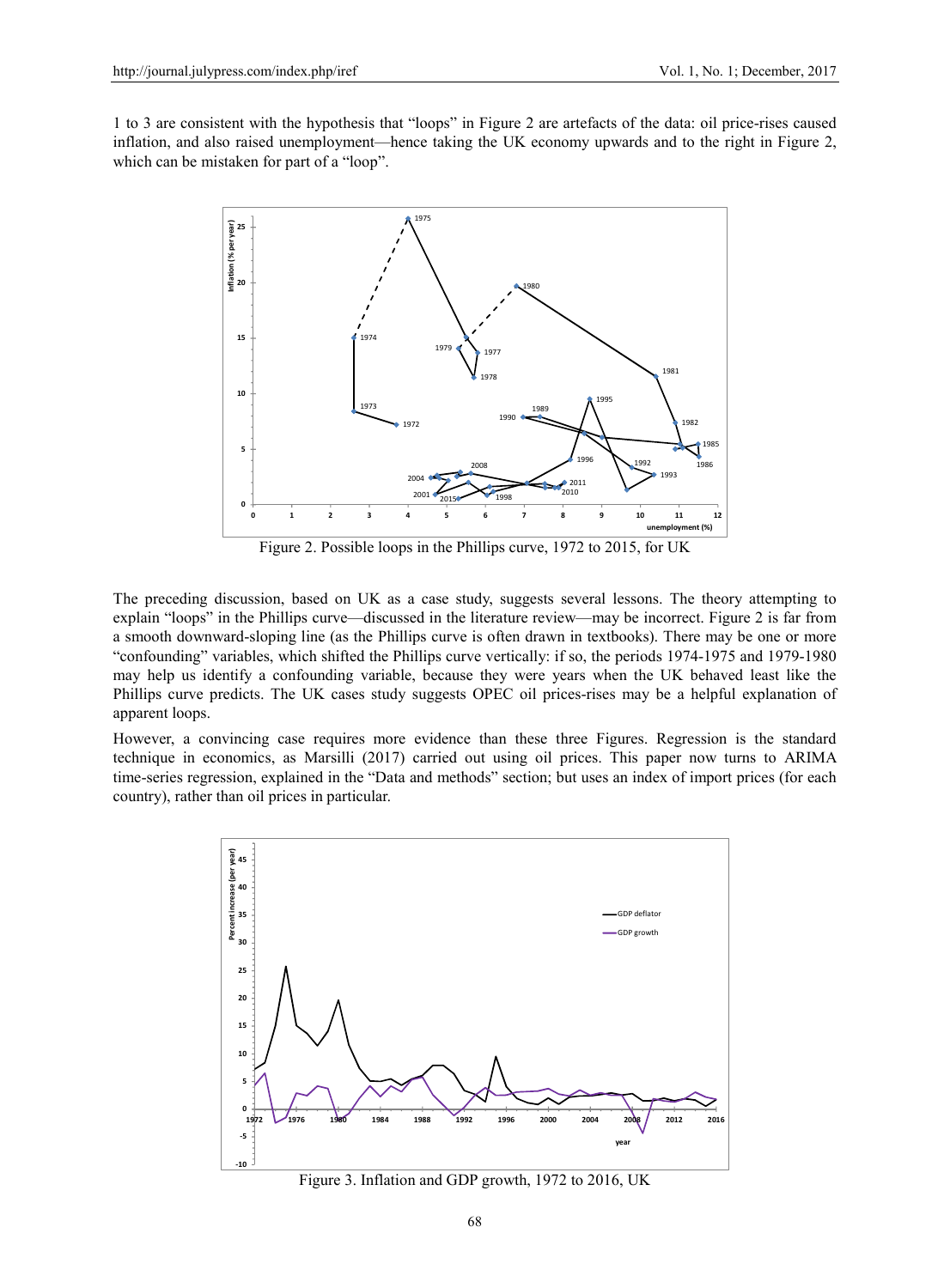Regression results in Table 1 (based on equation 2) show a simple test of the Phillips curve, in which the dependent variable is inflation, and the independent variable is Log of unemployment. Focusing on the right-hand column, most unemployment coefficients are negative, consistent with the Phillips curve; but two countries (Denmark and South Korea) have positive coefficients—implying an upward-sloping curve, incompatible with the Phillips curve hypothesis. These results offer little encouragement to economists building their analysis on a version of the Phillips curve (as many economists do—see literature review). Figures 1 to 3 in this paper may suggest a possible improvement: if we control for import costs, there is less risk of OPEC oil-price rises in 1970s distorting evidence on the Phillips curve. Many other variables could be added to regressions (such as global interest-rates, or a dummy variable to control for the global financial crisis around 2008), but they are beyond the scope of this paper.

| Country              | AR(1)   |     | constant | Log of unemployment |     |
|----------------------|---------|-----|----------|---------------------|-----|
| Austria              | $-0.38$ | *** | $-0.02$  | $-4.05$             | **  |
| <b>Denmark</b>       | $-0.32$ | **  | $-0.28$  | 1.74                |     |
| Finland              | $-0.20$ |     | 0.08     | $-11.77$            | *** |
| Greece               | $-0.12$ |     | $-0.22$  | $-13.86$            | **  |
| Japan                | $-0.46$ | *** | 0.07     | $-27.39$            | **  |
| Korea, South         | $-0.12$ |     | $-0.27$  | 0.11                |     |
| Sweden               | $-0.43$ | *** | 0.05     | $-9.96$             | *** |
| United Kingdom       | $-0.11$ |     | $-0.14$  | $-6.52$             |     |
| <b>United States</b> | 0.03    |     | $-0.01$  | $-3.30$             |     |

Table 1. ARIMA regression results, not including import prices

Table 2 is based on equation 3, which adds an import price index: this may be better than oil prices used by Marsilli (2017), if other international "shocks" have similar effects as oil price-rises have. By controlling for import prices, Table 2 may be more reliable than Table 1. For this paper, the key point is that Table 2 has a negative unemployment coefficient (implying a downward-sloping Phillips curve) for all nine countries: the unemployment coefficients in Denmark and South Korea (*positive* in Table 1) are *negative* in Table 2. In addition, the number of statistically significant coefficients or unemployment has risen from 5 countries (in Table 1) to 6 countries (in Table 2). In Tables 1 and 2, \* indicates statistically significant at 10%; \*\* indicates statistically significant at 5%; and \*\*\* indicates statistically significant at 1%.

Table 2: ARIMA regression results, including import prices

| Country              |         | AR(1)<br>constant |         | import prices<br>(lagged by 1 year) |         | Log of<br>unemployment |          |      |
|----------------------|---------|-------------------|---------|-------------------------------------|---------|------------------------|----------|------|
| Austria              | $-0.41$ | ***               | $-0.02$ |                                     | 0.04    |                        | $-3.79$  | **   |
| Denmark              | $-0.59$ | ***               | $-0.23$ | *                                   | 0.11    | **                     | $-0.54$  |      |
| Finland              | $-0.24$ |                   | 0.08    |                                     | 0.03    |                        | $-11.22$ | ***  |
| Greece               | 0.02    |                   | $-0.21$ |                                     | $-0.05$ |                        | $-16.60$ | ***  |
| Japan                | $-0.46$ | ***               | 0.15    |                                     | 0.01    |                        | $-29.66$ | $**$ |
| Korea, South         | $-0.19$ |                   | $-0.48$ |                                     | 0.04    |                        | $-1.40$  |      |
| Sweden               | $-0.69$ | ***               | 0.03    |                                     | 0.16    | **                     | $-8.69$  | ***  |
| United Kingdom       | $-0.25$ | *                 | $-0.09$ |                                     | 0.19    | **                     | $-9.80$  |      |
| <b>United States</b> | $-0.23$ |                   | $-0.01$ |                                     | 0.08    | **                     | $-4.55$  | **   |

This paper does not attempt to offer a definitive test of the Phillips curve hypothesis: for example, recent empirical research (see literature review) often considers expected inflation. Future research could improve the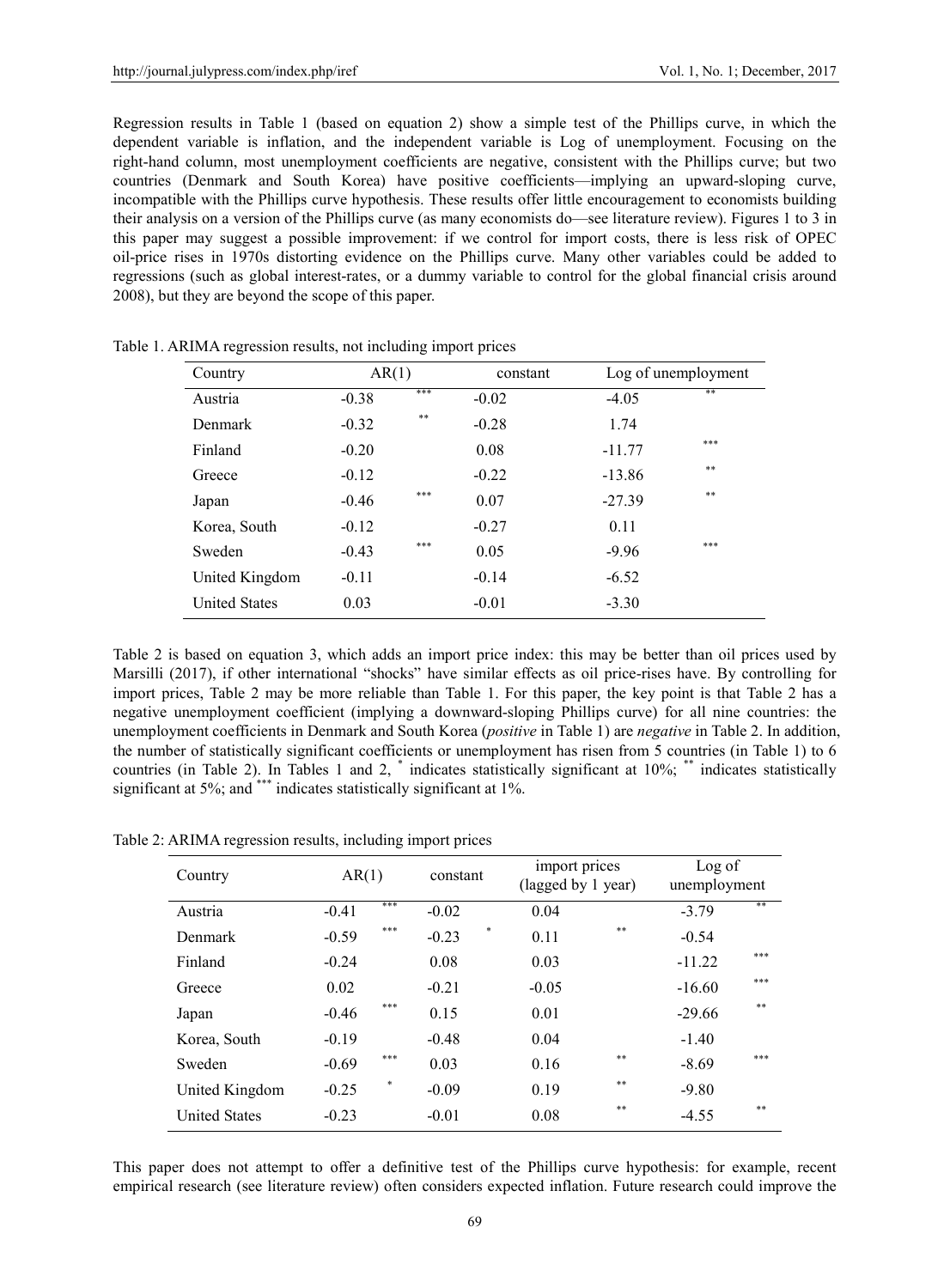above regression results, by adding more variables: a possible candidate is money supply—central to the Quantity Theory of Money—because some countries (such as Zimbabwe) have been accused of causing inflation by printing excessive amounts of banknotes. Increasing the sample-size would be desirable; this might be achieved by using other data sources (for example, using quarterly data).

Mavroeidis et al. (2014, pp. 172-183) argue against making small changes in regression specifications for the Phillips curve, "Issues related to the choice of explanatory variables, instruments, alternate data constructions, and small modifications of the model are likely to be dwarfed by identification problems. Instead, we think it will be more fruitful to explore fundamentally new sources of identification, such as micro/sectoral data, cross-country models, information from elasticity of intertemporal substitution in large datasets, and stability restrictions. Some recent papers have taken up this challenge, and we hope more will follow". This paper is innovative, in using data on nine countries to test a claim (made by several authors discussed in the literature review, including Phillips himself) that we can understand the Phillips curve better if we treat import prices as a confounding variable. In the Phillips curve, import prices are too important to ignore—especially in the 1970s, when OPEC changed the rules of the game.

#### **5. Conclusions**

The Phillips curve is important in contemporary economics. Pedrosa and Farhi (2015, pp. 239-240) claim the Phillips curve is one of three equations which are central to New Keynesian economics (the others are an aggregate demand equation, in which output depends on expected future output and real interest rate; and a "Taylor rule", identifying the interest rate to keep inflation on target). The Phillips curve is also used by "New Classical" and "New Monetarist" economists (Bildirici & Turkmen, 2016).

This paper discusses some controversial aspects of the Phillips curve. There were thought to be "loops" in the Phillips curve; this paper suggests apparent loops in 1970s and 1980s are "artefacts of the data" (during global economic downturns caused by OPEC oil price-rises in 1970s, several events occurred simultaneously: increasing cost-push inflation; and recession which led to increased unemployment).

Robust evidence requires persistent relationships, "The discipline of looking at the entire set of historical experiences rather than isolating individual episodes favorable to one hypothesis … reveals whether real instability arises in contexts of monetary stability as well as in contexts of extreme monetary instability" (Hetzel, 2013, pp. 86-87). By using data from all available years and all available countries, this paper provides some reassurance that the Phillips curve can be relied on. However, there is considerably more data available from sources such as World Bank (2017), if different variables are used—or if countries with less than 40 years' data are included.

Evidence in this paper suggests economists are justified in continuing to use the Phillips curve, to interpret the state of an economy. It can be argued that the Phillips curve needs more research. New insights will help economists make sense of the relationship between unemployment and wage-rises, by controlling for other influences such as import prices.

#### **References**

- Bildirici, M., & Özaksoy, F. (2016). Non-Linear Analysis of Post Keynesian Phillips Curve in Canada Labor Market. *Procedia Economics and Finance, 38*, 368-377. https://doi.org/10.1016/S2212-5671(16)30209-X
- Bildirici, M., & Turkmen, C. (2016). New Monetarist Phillips curve. *Procedia Economics and Finance, 38*, 360-367. https://doi.org/10.1016/S2212-5671(16)30208-8
- Blanchard, O., Cerutti, E., & Summers, L. (2015). Inflation and Activity Two Explorations and their Monetary Policy Implications. *IMF Working Paper WP/15/230*. Retrieved December 18, 2017, from https://www.imf.org/external/pubs/ft/wp/2015/wp15230.pdf
- Bollard, A. E. (2011). Man, Money and Machines: The contributions of A. W. Phillips. *Economica, 78*(309), 1-9. https://doi.org/10.1111/j.1468-0335.2009.00813.x
- Forder, J. (2014). *Macroeconomics and the Phillips Curve Myth*. Oxford: OUP. https://doi.org/10.1093/acprof:oso/9780199683659.001.0001
- Hansard. (1991, May 16). *House of Commons debates by date archive 1988-2016*. Retrieved December 2, 2017, from https://publications.parliament.uk/pa/cm199091/cmhansrd/1991-05-16/Orals-1.html
- Hetzel, R. L. (2013). The Monetarist-Keynesian debate and the Phillips Curve: lessons from the Great Inflation. *Economic Quarterly, 99*(2), 83-116.